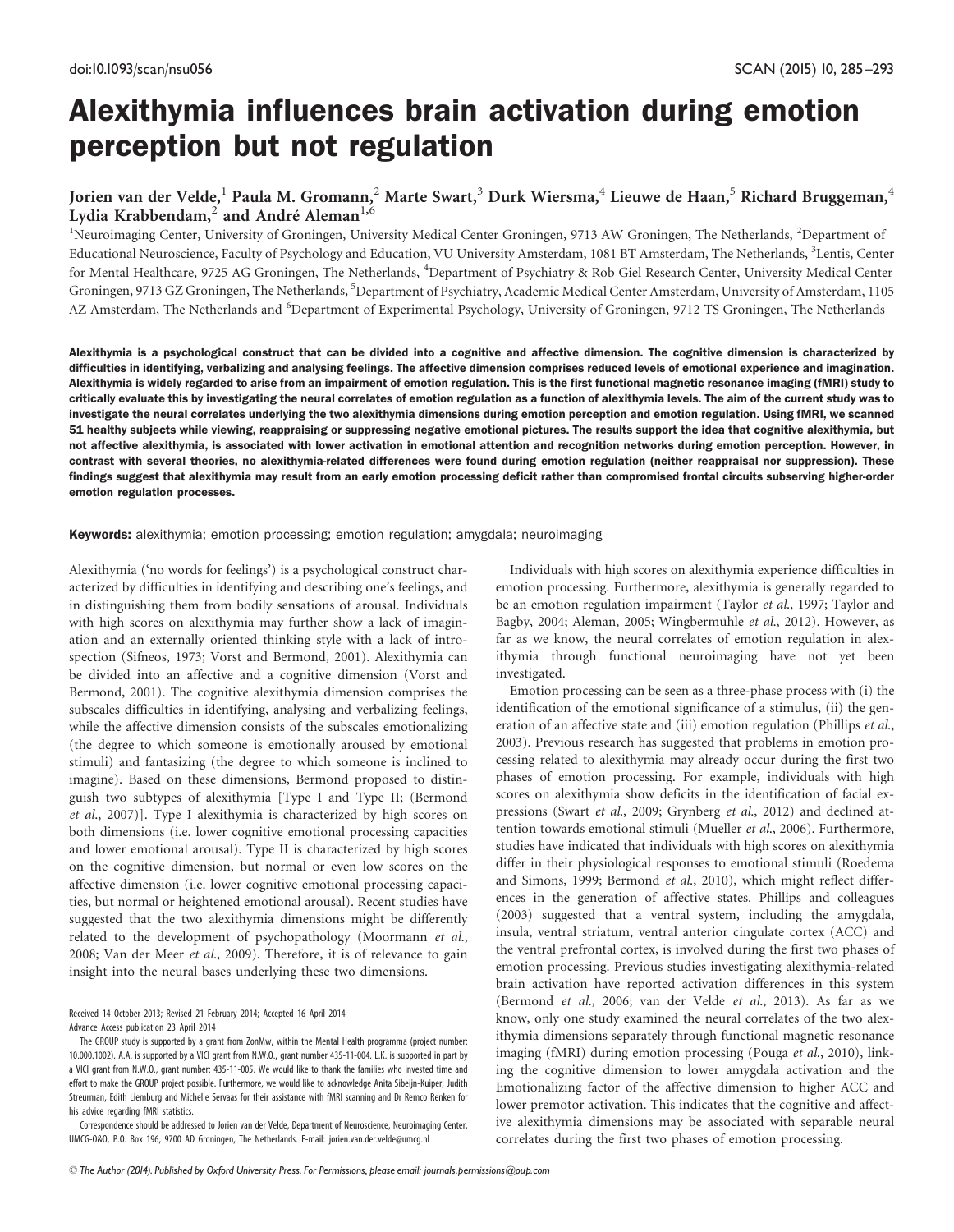Emotion regulation, the third phase of emotion processing, is defined as the inhibition or modulation of the affective state and the emotional response ([Phillips](#page-7-0) et al., 2003). [Gross \(1998\)](#page-7-0) described reappraisal and suppression, two often applied and widely studied regulation strategies. Reappraisal is a strategy used to change the initial emotional response in such a way that it decreases (e.g. making a negative stimuli less negative), while suppression focuses on inhibiting emotional expressive behavior (e.g. not showing how you feel) [\(Gross,](#page-7-0) [1998](#page-7-0)). [Aleman \(2005\)](#page-7-0) proposed that alexithymia would be related to difficulties in emotion regulation. Indeed, several studies suggested that individuals with alexithymia seem to apply more suppression, a less efficient strategy, while applying less reappraisal in comparison with non-alexithymic subjects (Swart et al[., 2009;](#page-8-0) [Kessler](#page-7-0) et al., 2010; [Wingenfeld](#page-8-0) et al., 2011; [Stasiewicz](#page-8-0) et al., 2012). However, others have failed to show this association [\(Geenen](#page-7-0) et al[., 2012](#page-8-0); Weiss et al., 2012). During reappraisal, activation in the ventromedial prefrontal cortex and in a dorsal system, including the inferior frontal gyrus, the dorsal ACC and the dorsal medial frontal cortex, increases [for meta-analysis, see ([Diekhof](#page-7-0) et al., 2011)]. By increasing activation in these areas, amygdala activation is consequently reduced, resulting in lower negative affect. Research on suppression indicates increased activation in areas involved in inhibitory control, such as the dorsolateral prefrontal cortex (DLPFC), supplementary motor area, inferior parietal cortex and the precuneus ([Goldin](#page-7-0) et al., 2008; [Vanderhasselt](#page-8-0) et al., [2012](#page-8-0)). The increased activation in these areas probably results in the restricted facial expression during suppression ([Vanderhasselt](#page-8-0) et al., [2012](#page-8-0)). Alexithymia-related activation differences during emotion regulation are not yet investigated through fMRI. However, an electroencephalography (EEG) study indicated that during reappraisal, P3 amplitudes in the DLPFC, fusiform gyrus and inferior temporal gyrus decrease in a low alexithymia group, but not in a high alexithymia group [\(Pollatos and Gramann, 2012\)](#page-7-0). Furthermore, during suppression event-related potentials are negatively correlated to alexithymia ([Walker](#page-8-0) et al., 2011). These findings suggest that alexithymia might be related to differential brain activation patterns during emotion regulation.

The current study is the first fMRI study on emotion regulation in alexithymia. We aimed to investigate neural correlates as a function of the cognitive and affective alexithymia dimensions during the different phases of emotion processing. To this extent, we presented 51 subjects differing in alexithymia scores with an emotion regulation task. The task consisted of an emotion perception part in which subjects viewed negative or neutral pictures, followed by an emotion regulation part where subjects were instructed to either attend to, reappraise or suppress the emotional content of the picture. We hypothesize that the two alexithymia dimensions are associated with separable neural correlates. We suggest that during the first two phases of emotion processing, the cognitive alexithymia dimension will be associated with decreased activation in brain areas involved in the identification of emotions (such as the amygdala) while the affective dimension is proposed to be associated with activation in areas involved in emotional awareness (such as the ACC). During reappraisal we expect to find lower activation in the dorsal system (e.g. DLPFC) associated with the cognitive dimension, as reappraisal can be seen as a cognitive task [\(Ochsner and Gross, 2005\)](#page-7-0).

# **METHOD**

### **Participants**

Fifty-one healthy subjects were included from a multi-center (Groningen and Amsterdam) add-on study from the GROUP project [Genetic Risk & Outcome of Psychosis, (Korver et al[., 2012](#page-7-0))]. This sample did not overlap with previous fMRI studies from our group

(Swart et al[., 2011](#page-8-0); [Liemburg](#page-7-0) et al., 2012; [Goerlich Dobre](#page-7-0) et al., 2014). Participants reported no presence or history of any neurological or psychiatric disorder, which was confirmed with a diagnostic interview. Furthermore, there were no psychotic or mood disorders present in the first-degree relatives of the participants. Demographic variables are presented in [Table 1](#page-2-0).

#### Behavioral measurements

#### Diagnostic interviews

During the assessment of the GROUP study (max. 2 years prior to the fMRI scan), all participants were screened with a diagnostic interview. The SCAN interview [Schedules for the Clinical Assessment of Psychiatry (Wing et al[., 1990](#page-8-0))] was used to assess the current psychiatric state and psychiatric history of all the participants from the Groningen sample. For the sample from Amsterdam, the CASH [Comprehensive Assessment of Symptoms and History ([Andreasen](#page-7-0) et al[., 1992](#page-7-0))] was applied for assessing diagnosis and psychopathology. When participants had been given a clinical diagnosis, they were excluded from the study. Prior to the fMRI session, participants were asked if there were any changes in their psychological wellbeing since the last GROUP assessment. If participants reported relevant changes in mood, psychotic symptoms or anxiety, they were excluded from the study.

# Bermond–Vorst Alexithymia Questionnaire

The Bermond–Vorst Alexithymia Questionnaire (BVAQ) is a 40-item self-report scale used to assess alexithymia. The BVAQ consists of five subscales (eight items per scale), Identifying, Verbalizing, Analysing, Emotionalizing and Fantasizing as defined by [Nemiah and Sifneos](#page-7-0) [\(1970\).](#page-7-0) Answers were rated on a five-point Likert scale (1 = certainly does not apply to me,  $5 =$  certainly does apply to me), with higher scores indicating more pronounced alexithymic characteristics. Previous studies have confirmed the five-factor structure of the BVAQ and have shown that the BVAQ has good psychometric proper-ties (Zech et al[., 1999](#page-8-0); [Berthoz](#page-7-0) et al., 2000; Vorst and Bermond, 2001).

Using the BVAQ, a second-order distinction can be made in which the subscales Emotionalizing and Fantasizing are grouped into an affective dimension, and the subscales Identifying, Verbalizing and Analysing feelings into a cognitive dimension of alexithymia. The validity of this two-factor structure has been demonstrated by factor analyses [\(Bailey and Henry, 2007](#page-7-0); [Bekker](#page-7-0) et al., 2007; [Bermond](#page-7-0) et al., [2007\)](#page-7-0). However, others failed to provide support for this two-factor structure (Bekker et al[., 2007](#page-7-0); Bagby et al[., 2009\)](#page-7-0). In the current sample, the existence of the cognitive dimension was supported by significant correlations between the three sub-factors of the cognitive dimension ( $r = .44$  till .65;  $P \leq .001$ ). However, the two sub-factors of the affective dimension were not correlated to each other  $(r = .07;$  $P = .62$ ). Therefore, the Emotionalizing and Fantasizing sub-factors were treated as separate variables, in line with the approach of previous studies (Bekker et al[., 2007](#page-7-0); [Goerlich-Dobre](#page-7-0) et al., 2014). In 2008, Deborde and colleagues developed cut-off scores based on the BVAQ-B. The BVAQ-B is a shorter version of the BVAQ, which is calculated by summing up the scores on items 21 through 40 [\(Zech](#page-8-0) et al[., 1999](#page-8-0)). To give an indication of severity of alexithymia in our sample, BVAQ-B scores were calculated. A score of 53 or higher indicates high alexithymia, while scores of 43 or lower indicate low alexithymia ([Deborde](#page-7-0) et al., 2008).

#### Emotion Regulation Questionnaire

The use of the emotion regulation strategies, reappraisal and suppression, was assessed through the Emotion Regulation Questionnaire (ERQ) ([Gross and John, 2003](#page-7-0)). The ERQ consists of 10 items of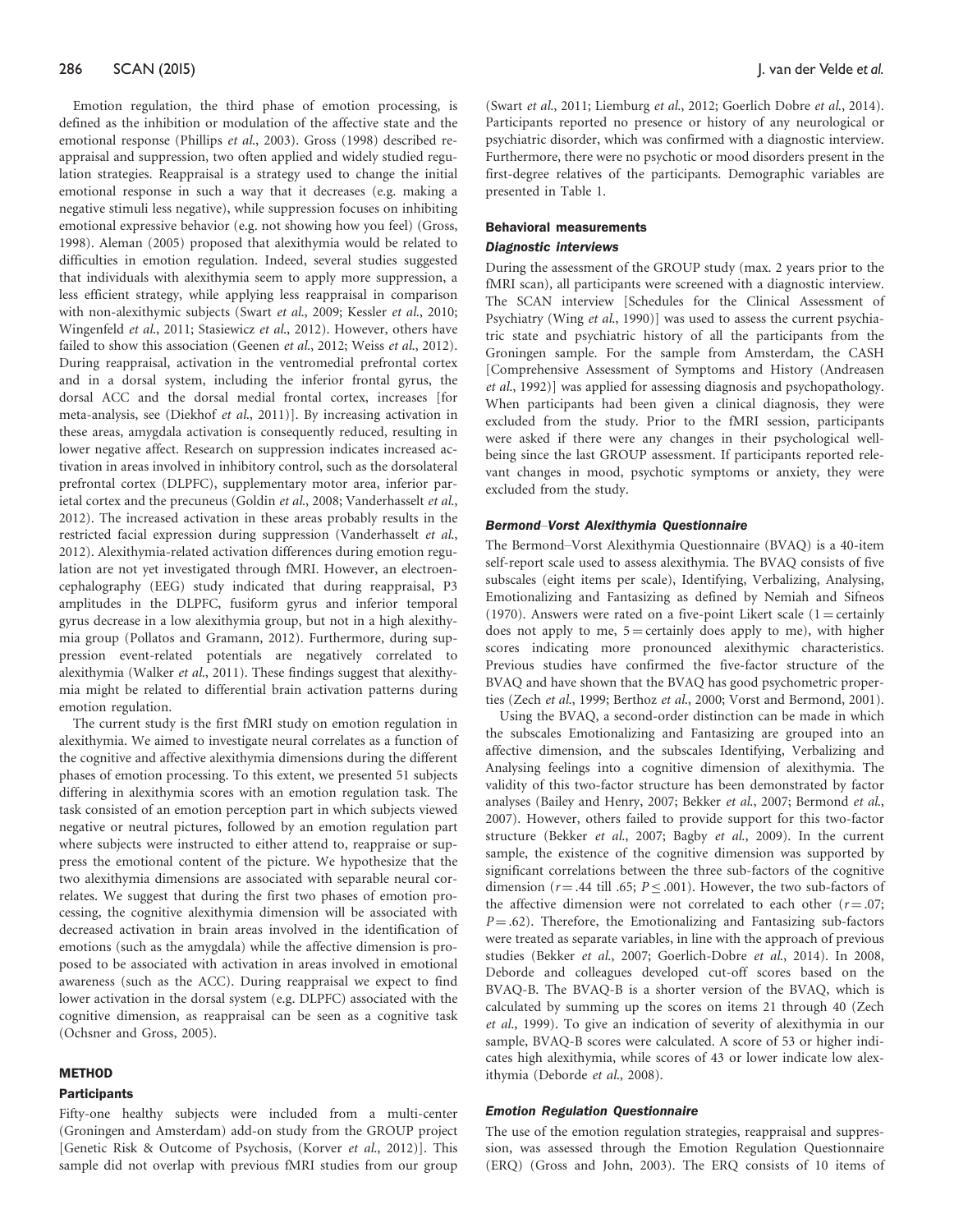| Demographic or behavioral variable | Mean (SD)  |               | Statistics Cognitive dimension |               | Statistics Emotionalizing <sup>ª</sup> |            | Statistics Fantasizing |  |
|------------------------------------|------------|---------------|--------------------------------|---------------|----------------------------------------|------------|------------------------|--|
| Gender (n male)                    | 28         | $t = 1.28$    | $P = .21$                      | $U = 177$     | $P = .006*$                            | $t = -.98$ | $P=.33$                |  |
| Handedness (n right)               | 44         | $t = -.26$    | $P=.79$                        | $U = 133$     | $P=.56$                                | $t=.23$    | $P=.82$                |  |
| Scanner site (n Groningen)         | 24         | $t = -.86$    | $P=.40$                        | $U = 312$     | $P=.82$                                | $t = -.26$ | $P=.80$                |  |
| Age (years)                        | 37.1(10.3) | $r = -.16$    | $P = .25$                      | $\rho = -.01$ | $P=.95$                                | $r=.15$    | $P=.30$                |  |
| Education (years)                  | 17.1(0.8)  | $r = -.14$    | $P = .34$                      | $\rho = -.06$ | $P=.70$                                | $r = -.11$ | $P=.42$                |  |
| ERO                                |            |               |                                |               |                                        |            |                        |  |
| Reappraisal                        | 5.0(1.0)   | $r = -.16$    | $P = .25$                      | $\rho = .18$  | $P=.22$                                | $r = .07$  | $P=.64$                |  |
| Suppression                        | 2.8(1.2)   | $r = .63$     | $P < .001**$                   | $\rho = .20$  | $P=.16$                                | $r = -.19$ | $P=.18$                |  |
| PANAS                              |            |               |                                |               |                                        |            |                        |  |
| Positive affect                    | 32.7(6.0)  | $r = -.16$    | $P=.26$                        | $\rho = -.07$ | $P=.62$                                | $r = .16$  | $P=.28$                |  |
| Negative affect                    | 13.1(4.5)  | $r = -.09$    | $P = .53$                      | $\rho = -.34$ | $P = .02*$                             | $r = .26$  | $P=.06$                |  |
| Rating scores                      |            |               |                                |               |                                        |            |                        |  |
| Attend neutral                     | 1.1(0.2)   | $\rho = .21$  | $P=.15$                        | $\rho = -.12$ | $P=.41$                                | $r = -.06$ | $P=.60$                |  |
| Attend negative                    | 2.6(0.5)   | $\rho = -.02$ | $P=.87$                        | $\rho = -.28$ | $P = .04*$                             | $r = -.04$ | $P=.80$                |  |
| Reappraise                         | 2.1(0.6)   | $\rho = .02$  | $P=.90$                        | $\rho = -.16$ | $P=.27$                                | $r = -.12$ | $P=.62$                |  |
| Suppress                           | 2.4(0.6)   | $\rho = .06$  | $P=.65$                        | $\rho = -.13$ | $P = .37$                              | $r = -.08$ | $P=.81$                |  |

<span id="page-2-0"></span>Table 1 Mean scores of demographic data, questionnaire data and rating scores on the emotion regulation task and the associations with alexithymia

Non-parametric testing due to non-normality; \*significant at P < .05, not surviving multiple comparison correction; \*\*significant at P < .001 (controlled for multiple comparisons). ERQ, Emotion regulation questionnaire; PANAS, Positive and negative symptom scale; SD, standard deviation.

which four examine suppression and six examine reappraisal. On a seven-point scale subjects had to rate to what extent a certain statement applied to them (strongly disagree till strongly agree). The ERQ has been proven to be a reliable and valid measure of emotion regulation ([Gross and John, 2003](#page-7-0)). To get a clear view on the relationship between the two strategies, the total scores of both subscales were divided by the number of items per subscale.

#### Positive and Negative Affect Scale

The positive and negative affect scale (PANAS) [\(Watson](#page-8-0) et al., 1988) was used to measure the current affective state. The scale consists of 10 positive affect items (reflecting the extent to which a person feels enthusiastic, active and alert) and 10 negative affect items (reflecting distress, anger, fear and guilt). Participants rated on a five-point scale to what extent they experienced certain mood states. The PANAS has been proven to be a reliable and valid measure of positive and negative affect [\(Crawford and Henry, 2004](#page-7-0)).

#### Emotion regulation task

The emotion regulation task [adapted from ([Ochsner and Gross,](#page-7-0) [2005\)](#page-7-0)] consisted of four conditions, Attend Neutral, Attend Negative, Reappraise and Suppress. The stimuli were 66 negative (mean valence: 2.54, mean arousal: 5.83) and 22 neutral pictures (mean valence: 5.10, mean arousal: 3.26) from the International Affective Picture System. Each trial was constructed as follows. First, a picture appeared with the instruction 'view' (View condition, 2 s). After that, the word 'view' changed in one of the following instructions: 'reappraise', 'suppress' or 'attend' (Regulation condition, 4 s). Reappraise meant that the participants had to reappraise the picture in such a way that it became less emotionally disturbing. During suppression, subjects were instructed to refrain from expressing their emotions, in a way that bystanders would not be able to read their emotions by looking at their face. During attend, participants just had to look closely at the picture and not change the way they were feeling. The 22 neutral pictures were always paired with the 'attend' instruction. Negative pictures could be paired with either reappraise (22 pictures), suppress (22 pictures) or attend (22 pictures). Following regulation, a black screen appeared (2 s). Subsequently, participants were asked to rate how negative they were feeling on a four-point scale  $(1 = not negative at all; 4 = extremely negative)$  (3 s). After rating negative affect the word 'relax' appeared (4 s) allowing participants to relax, followed by a black screen (0.5 s) to alert participants the next trial was coming. A single trial lasted for 15.5 s. After 9 or 10 trials, a fixation cross appeared for 20 s. The trial order was randomized using a randomized block design.

Prior to the fMRI scan, a short training was given to teach the application of reappraisal and suppression strategies. During this training, participants practiced the different strategies on negative pictures by telling the researchers how they would apply the strategy.

#### Data acquisition

MRI data were acquired using two 3.0-Tesla whole body scanners (Philips Intera, Best, The Netherlands) located at the University Medical Center Groningen and at the Academic Medical Center in Amsterdam. Both systems were equipped with an 8-SENSE head coil and scan parameters were set identical. The functional images were acquired by a T2-weighted echo producing 37 slices 3.5 mm thick with no gap. The images were slightly tilted (30 degrees) to prevent artifacts due to nasal cavities. The functional scans were made in the axial plane [TR = 2 s; TE = 30 s; flip angle  $(\alpha)$  = 70°; FOV = 224.0, 129.5, 224.0; in-plane resolution  $64 \times 62$  pixels; isotropic voxels of 3.5 mm] and were scanned interleaved. The T1-weighted anatomical image (170 slices; isotropic voxels of 1 mm;  $TR = 9$  ms;  $TE = 3.54$  ms;  $\alpha = 8^{\circ}$ ; FOV 256 mm) was acquired in the bicommissural plane, covering the whole brain.

### Statistical analyses

Behavioral analyses were performed using SPSS 20 (SPSS Inc., Chicago, IL, USA). To calculate the main effect of condition on the negative affect rating scores from the emotion regulation task, a Friedman's ANOVA was applied due to non-normality of the ratings scores. Post hoc analyses were performed with a Wilcoxon signed-rank test and corrected for multiple testing using a Bonferroni correction. To examine the effect of alexithymia on the rating scores, non-parametric Spearman's correlations were performed. To examine whether the cognitive alexithymia dimension and the Fantasizing sub-factor were associated with demographic variables, ERQ scores and PANAS scores, two-sample t-tests and Pearson correlations were performed. The associations with the Emotionalizing sub-factor were calculated using non-parametric tests due to non-normality of this sub-factor. For all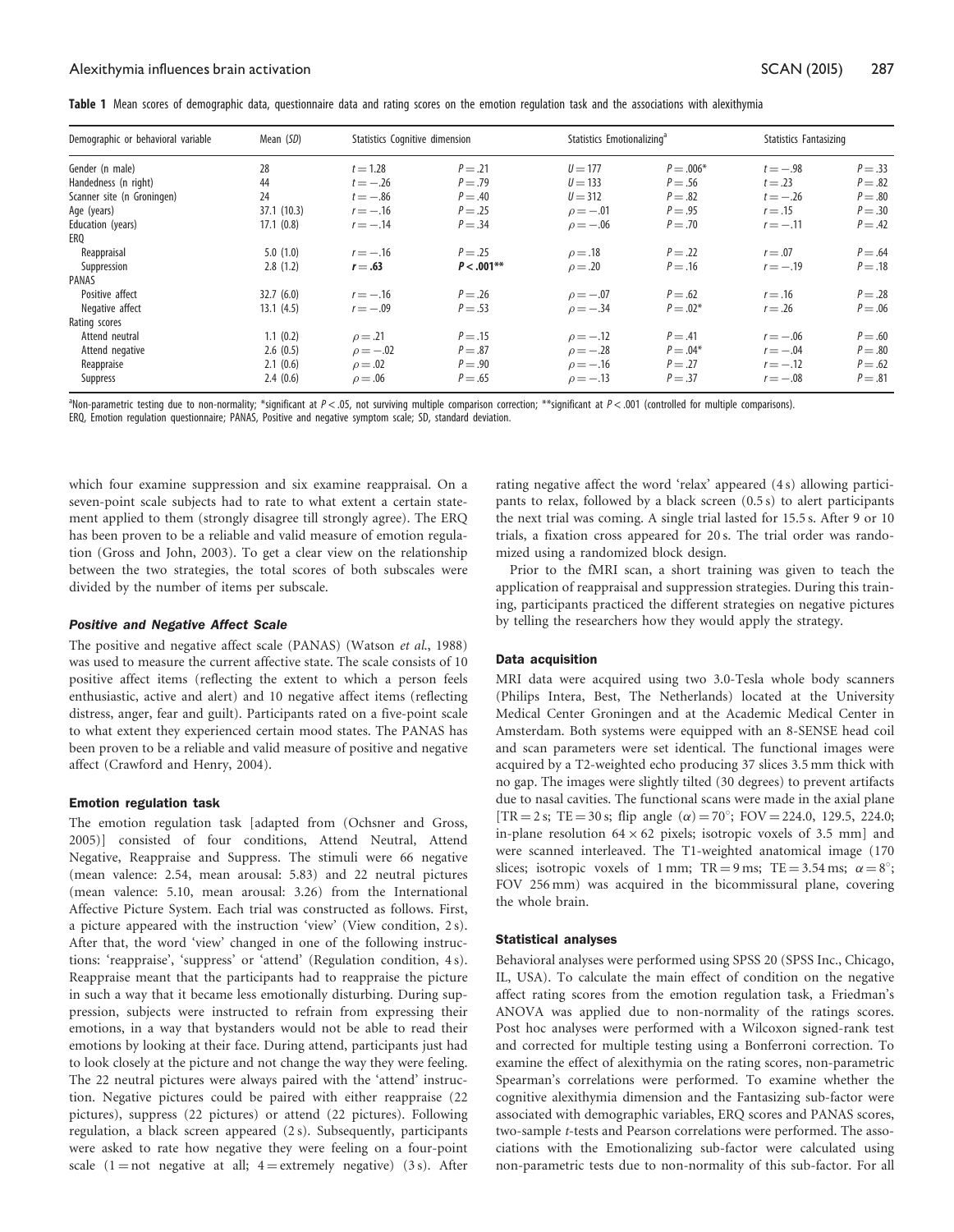calculated associations with alexithymia, the significance level was set at  $P < .001$  to control for multiple testing (Bonferroni correction for 39 tests). Furthermore, Spearman's correlations were performed between the ERQ reappraisal and suppression scores and the negative affect rating scores of the emotion regulation task. For these analyses, the threshold was set to  $P < .006$  (correcting for eight tests).

The fMRI data were analysed using Statistical Parametric Mapping (SPM 8) [\(www.fil.ion.ucl.ac.uk](www.fil.ion.ucl.ac.uk)) using Matlab 7 (The MathWorks Inc., Natick, MA, USA). Before processing the data, all images were checked for artifacts. Slice timing was applied to the functional images and the functional data were spatially realigned, resliced and coregistered. The anatomical data were segmented. To enhance the accuracy of inter-subject alignment, the Diffeomorphic Anatomical Registration Through Exponentiated Lie algebra (DARTEL) approach was used to create a grey matter template based on the grey matter segmented images of all subjects. This created template was used to normalize the functional images to and affine-transform them into Montreal Neurological Institute (MNI) stereotactic space. Data were smoothed with a full-width half-maximum Gaussian kernel of 6 mm. Subject head movement greater than 3 mm in more than one direction resulted in exclusion of the data.

Sixteen task-related regressors were modelled with a boxcar function convolving a haemodynamic response function. The regressors View and Relax were divided into View/Relax neutral and View/Relax negative. The other regressors-Regulation, Linger and Rating-were subdivided into a Reappraise, Suppress, Attend Negative and Attend Neutral part. Additionally, the realignment parameters and the first derivatives thereof were entered as covariates to correct for the effects related to head motion [\(Friston](#page-7-0) et al., 1996). Five contrasts were made for each participant: (i) View Neutral versus Baseline; (ii) View Negative versus View Neutral; (iii) Attend Negative versus Attend Neutral; (iv) Reappraise versus Attend Negative; (v) Suppress versus Attend Negative.

To examine task-related activation, one-sample t-tests were conducted. Sex, handedness and scanner site (Amsterdam vs Groningen) were entered as covariates of no interest. To examine the effect of the cognitive alexithymia dimension on task-related activity (positive and negative correlations), the demeaned scores of the cognitive dimension of the BVAQ were entered as a covariate of interest in a whole brain multiple regression analyses with sex, handedness, site and the sum of the Emotionalizing and Fantasizing sub-factors as nuisance variables. Additional regression models were created for the three cognitive subscales of the BVAQ separately as covariates of interest to explore whether the observed correlations with the cognitive dimension were driven by specific subscales. To examine brain activation related to the affective alexithymia dimension (positive and negative correlations), two separate multiple regression models were created for the Emotionalizing and Fantasizing sub-factors. In both models, the cognitive dimension, sex, handedness and site were included as nuisance variables.

To limit possible false positives due to multiple comparisons, effects had to meet  $P < .05$  family-wise error (FWE) corrected at the cluster level to be considered statistically significant (initial height-threshold for all the analyses was set at  $P < .001$ ). Because of specific hypotheses regarding the amygdala, a small volume correction (SVC) was applied if this region would not show in the whole-brain analyses.

#### RESULTS

# Behavioral results

# Alexithymia scores

Mean alexithymia scores, range and internal consistencies of the BVAQ are presented in Table 2. Alexithymia was not significantly related to any of the demographic variables, including sex, handedness, age and scanner site (see [Table 1](#page-2-0) for test statistics). The Fantasizing and Emotionalizing sub-factors were not significantly correlated to the cognitive dimension  $(r = -.13, P = .38; r = .08, P = .61, respectively)$ . Of our 51 participants, 12 participants could be classified as alexithymic and 24 as non-alexithymic as indicated by the cut-off scores of [Deborde](#page-7-0) et al. (2008) based on the recalculated scores of the BVAQ-B (Zech et al[., 1999\)](#page-8-0).

The cognitive dimension was positively correlated with the ERQ suppression scores, but not with ERQ reappraisal. The Fantasizing and Emotionalizing sub-factors did not correlate significantly with either reappraisal or suppression. Furthermore, no significant correlations were found between PANAS positive or negative factors and alexithymia, except from a small negative correlation between the Emotionalizing sub-factor and negative affect (not surviving multiple comparison correction) (see [Table 1](#page-2-0)).

#### Rating scores of emotion regulation task

A significant main effect of condition (Attend Neutral, Attend Negative, Reappraise and Suppress) was observed on the ratings of the emotion regulation task  $\left[\chi^2(3) = 106.55, P < .001\right]$ . Post hoc tests revealed that negative stimuli were rated more negatively than neutral stimuli ( $Z = 6.15$ ,  $P < .001$ ). Furthermore, the participants were able to reduce their negative affect through reappraisal  $(Z = -5.24, P < .001)$ and suppression  $(Z = -3.02, P = .003)$  in comparison with attending negative stimuli. The cognitive dimension, Fantasizing and Emotionalizing, were not significantly associated with any of the rating scores, except for a small negative correlation between negative affect scores during attend and the Emotionalizing factor (not surviving multiple comparison correction) (see [Table 1](#page-2-0)). The correlation between the ERQ reappraisal subscale and the rating scores of negative affect after reappraisal was marginally significant ( $\rho = -.356$ ; P = .01, not reaching our threshold of  $P < .006$ ). No other significant correlations were found between the ERQ and rating scores  $(P > .1)$ .

# NEUROIMAGING RESULTS

#### Main effects of emotion regulation task

The first two seconds of viewing a negative picture compared with viewing a neutral picture revealed higher activation in various emotion processing areas, such as the right fusiform gyrus, left anterior insula, left middle cingulate gyrus, the bilateral inferior and superior parietal gyrus and the right amygdala (see [Figure 1](#page-4-0)A; for more specific details and a full overview of the results, see [Supplementary Table S1\)](http://scan.oxfordjournals.org/lookup/suppl/doi:10.1093/scan/nsu056/-/DC1). The left amygdala reached significance after applying a SVC ( $k = 29$ ; -16, -2,  $-14$  [x, y, z];  $Z=4.33$ ). The four seconds of attending to a negative picture (after two seconds of viewing) yielded significantly higher

Table 2 Mean, standard deviation, range and Cronbach's alpha of the alexithymia scores

| Variable            | Mean (SD)   | Range     | Cronbach's alpha |  |  |
|---------------------|-------------|-----------|------------------|--|--|
| Affective dimension |             |           |                  |  |  |
| Emotionalizing      | 20.0(3.9)   | $13 - 27$ | .54              |  |  |
| Fantasizing         | 21.6(7.3)   | $9 - 40$  | .87              |  |  |
| Cognitive dimension | 48.0 (13.7) | $26 - 84$ | .90              |  |  |
| Identifying         | 13.8(5.3)   | $8 - 29$  | .78              |  |  |
| Verbalizing         | 18.9(6.4)   | $9 - 35$  | .86              |  |  |
| Analysing           | 15.3(5.0)   | $8 - 28$  | .81              |  |  |
| Recalculated BVAO-B | 44.5(8.6)   | $29 - 62$ | .73              |  |  |

BVAQ, Bermond–Vorst alexithymia questionnaire; SD, standard deviation.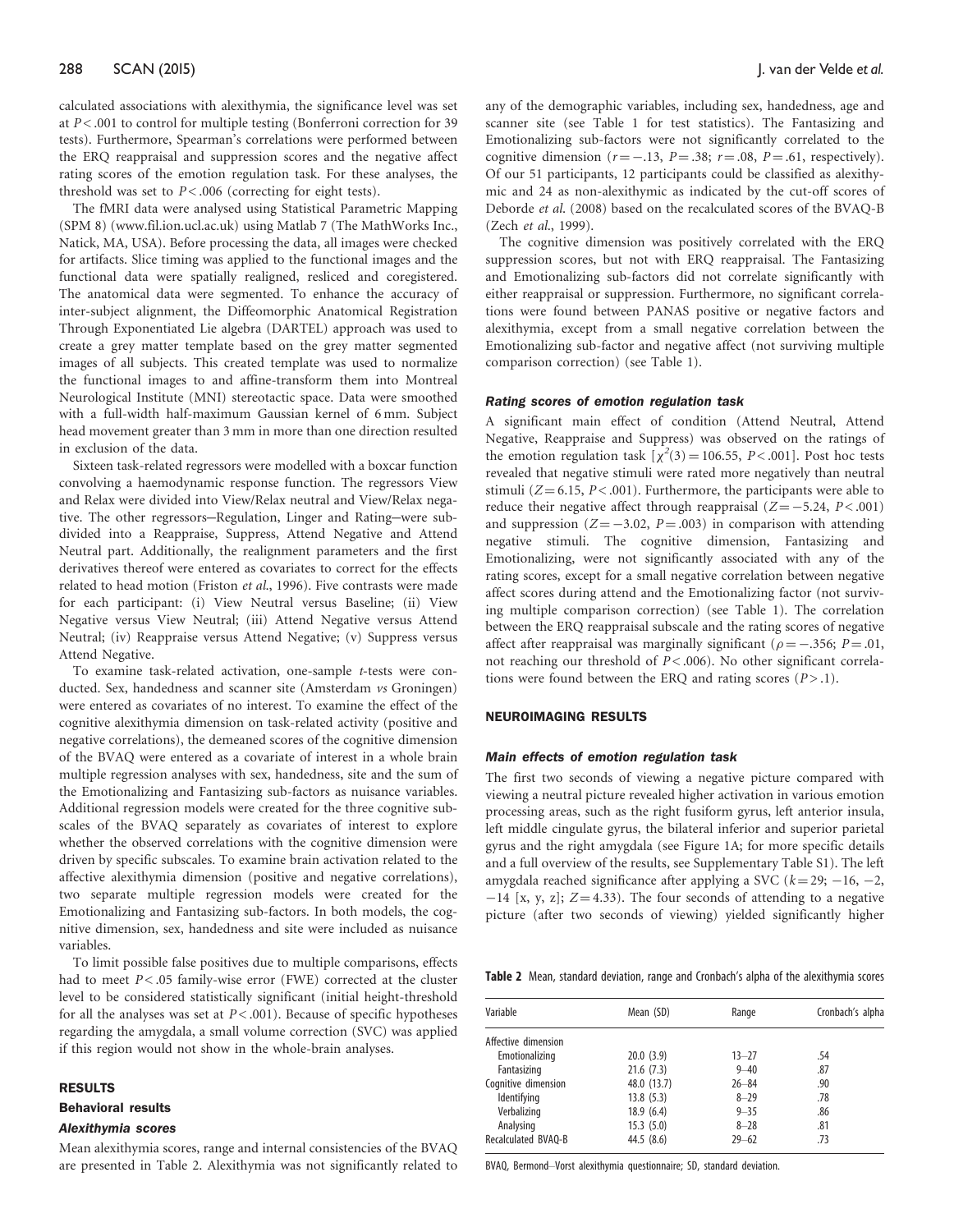<span id="page-4-0"></span>

Fig. 1 Main effects of emotion processing and emotion regulation. (A) Increased activation during negative picture viewing compared with neutral picture viewing. (B) Increased activation during the 3rd till 6th second of attending a negative picture compared with a neutral picture. (C) Increased activation during the reappraisal of a negative picture compared with attending. (D) Increased (red) and decreased (blue) activation during the suppression of a negative picture compared with attending. Results are displayed at P < .001, with a P < .05 FWE correction at cluster level and overlaid on a MNI template brain.

activation in the left medial frontal gyrus, left middle and inferior frontal gyrus and the bilateral angular and inferior parietal gyrus, in comparison with attending a neutral picture (see Figure 1B and [Supplementary Table S1](http://scan.oxfordjournals.org/lookup/suppl/doi:10.1093/scan/nsu056/-/DC1)). Reappraising negative pictures in comparison with the attending condition yielded, amongst others, higher activation in the left inferior frontal gyrus, bilateral dorsal medial prefrontal cortex and dorsal ACC (see Figure 1C and see [Supplementary Table S1](http://scan.oxfordjournals.org/lookup/suppl/doi:10.1093/scan/nsu056/-/DC1) for full details on all the significant findings). No activation decreases were found for any of the abovementioned contrasts. Suppressing compared with attending negative pictures, led to higher activation in the bilateral insula, supramarginal gyrus, bilateral middle cingulate gyrus, right middle frontal gyrus and the right superior frontal gyrus. Furthermore, activation was lower in the bilateral occipital cortex and the left postcentral gyrus (see Figure 1D and [Supplementary Table S1\)](http://scan.oxfordjournals.org/lookup/suppl/doi:10.1093/scan/nsu056/-/DC1).

#### Alexithymia-related brain activation

During the contrast 'view negative > view neutral' the cognitive dimension of alexithymia was associated with lower activation in the left inferior parietal cortex, the left fusiform gyrus and the bilateral precuneus (see [Figure 2](#page-5-0)A and [Table 3](#page-6-0)). This decrease in activation was driven by the sub-factor Identifying and the sub-factor Verbalizing. Verbalizing was associated with lower activation in the right precuneus, left fusiform gyrus and the right postcentral gyrus (see [Figure 2](#page-5-0)B and [Table 3\)](#page-6-0). The Identifying sub-factor correlated negatively with various emotion processing areas, such as the bilateral inferior frontal gyrus, left parietal cortex, the right precuneus, the right supramarginal gyrus and left superior temporal cortex (see [Figure 2](#page-5-0)C and [Table 3\)](#page-6-0). The amygdala was not found to be significantly correlated to alexithymia in the whole brain analyses. However, significant lower activation in the right amygdala in association with the Identifying subscale was reached after applying a SVC ( $k = 25$ ; 28, 0, -12 [x, y, z]; Z = 4.12). No positive correlations were found with the cognitive dimension. Furthermore, the Fantasizing and Emotionalizing sub-factors did not correlate (positive nor negative) with brain activation during negative emotion picture viewing. Scatterplots of all alexithymia-related brain activation differences are depicted in [Supplementary Figures S1](http://scan.oxfordjournals.org/lookup/suppl/doi:10.1093/scan/nsu056/-/DC1)–[S3](http://scan.oxfordjournals.org/lookup/suppl/doi:10.1093/scan/nsu056/-/DC1). The Identifying sub-factor contained one outlier (>3 s.d.). To examine the influence of this outlier, the Cook's distance was calculated and the scatterplots were visually inspected. This procedure resulted in the exclusion of two findings (depicted in red, in [Supplementary](http://scan.oxfordjournals.org/lookup/suppl/doi:10.1093/scan/nsu056/-/DC1) [Figure S2](http://scan.oxfordjournals.org/lookup/suppl/doi:10.1093/scan/nsu056/-/DC1)). No significant alexithymia-related activation (positive nor negative) was found during the Attend, Reappraise or Suppress condition with either the cognitive dimension nor the Fantasizing and Emotionalizing sub-factors.

# **DISCUSSION**

The aim of the current study was to examine neural correlates as a function of alexithymia during emotion perception and regulation. Furthermore, we wanted to investigate whether these neural correlates differed for the cognitive dimension and the sub-factors of the affective alexithymia dimension. Our results indicate that the cognitive alexithymia dimension is associated with lower activation in a widespread emotion attention and recognition network during the initial phase of emotion perception. No alexithymia-related brain activation differences were found in a later phase of emotion regulation.

# Basic emotion processing

Our emotion perception task reliably activated key regions that have been shown to be involved in emotion processing, such as the amyg-dala, insula and medial prefrontal cortex (Phan et al[., 2004](#page-7-0); [Fusar-Poli](#page-7-0) et al[., 2009\)](#page-7-0). In association with cognitive alexithymia (Identifying subfactor), we found lower activation in a part of the ventral system as defined by Phillips and colleagues ([2003\)](#page-7-0), namely the right amygdala, during emotion perception. This is in concordance with previous studies that also reported negative correlations between right amygdala activation and the Identifying sub-factor (Kugel et al[., 2008; Pouga](#page-7-0) et al[., 2010](#page-7-0); Reker et al[., 2010](#page-7-0)). The amygdala is an important area in directing bottom–up attention towards emotional stimuli ([Vuilleumier, 2005\)](#page-8-0). When presented with a relevant stimulus, the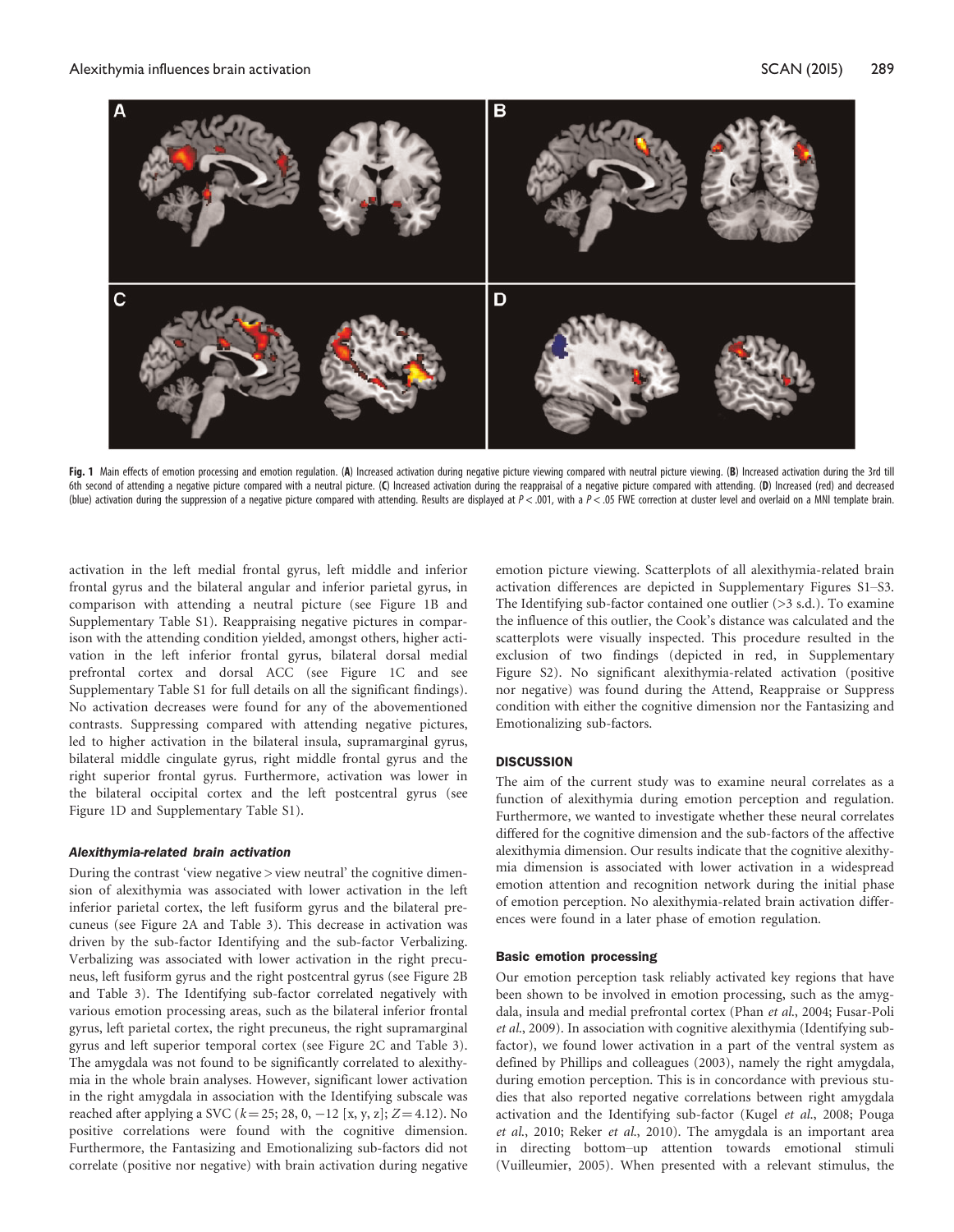<span id="page-5-0"></span>

Fig. 2 Alexithymia-related brain activation differences during emotion processing and expressive suppression. (A) Decreased activation during negative picture viewing associated with the cognitive alexithymia dimension. (B) Decreased activation during negative picture viewing associated with the Verbalizing subscale. (C) Decreased activation during negative picture viewing associated with the Identifying subscale. Results are overlaid on an MNI template brain and displayed at  $P < .001$ , with a  $P < .05$  FWE correction at cluster level, except for the amygdala (right picture under C), which displays the result of the SVC.

amygdala becomes activated and subsequently activates occipital areas directing visual attention towards the stimulus ([Vuilleumier, 2005;](#page-8-0) Jacobs et al[., 2012](#page-7-0)). Therefore, lower activation in this area might indicate that attention is less automatically directed towards emotional stimuli in alexithymia and might explain the emotional attention deficits in alexithymia as reported by various behavioral studies ([Suslow](#page-8-0) et al[., 2003](#page-8-0); [Mueller](#page-7-0) et al., 2006).

Furthermore, we found lower activation in association with cognitive alexithymia in several other emotion processing areas, such as the inferior parietal lobe, the superior temporal cortex, the somatosensory cortex and the parahippocampal gyrus, which is in accordance with previous findings (Kano et al[., 2003;](#page-7-0) Duan et al[., 2010](#page-7-0); [Reker](#page-7-0) et al., [2010](#page-7-0)). According to Adolphs [\(2002a](#page-7-0),[b](#page-7-0)), all of these regions are involved in emotion recognition. After the fast direction of attention involving the amygdala and occipital cortex, the superior temporal cortex and hippocampal formation become activated to retrieve conceptual knowledge about the emotion and to generate an emotional reaction ([Adolphs, 2002b\)](#page-7-0). Subsequently, connections to, amongst others, the motor and somatosensory areas lead to emotional awareness and recognition [\(Adolphs, 2002a\)](#page-7-0). These results might explain the worse performance of alexithymic individuals on emotional perception and recognition tasks (Lane et al[., 1996;](#page-7-0) Swart et al[., 2009\)](#page-8-0) and might account for the problems in recognizing feelings in themselves and others.

Furthermore, the DLPFC, part of the dorsal system, was less activated during emotion perception. Together with the lower activation found in the inferior parietal lobe this might suggest less functioning of the frontoparietal attention network ([Corbetta, 1998](#page-7-0); [Corbetta](#page-7-0) et al., [2008](#page-7-0)). When attention is not automatically directed towards emotional stimuli, visual attention can be enhanced by this top–down attention network [\(Ochsner](#page-7-0) et al., 2009). Lower activation in this

network could suggest that individuals with higher scores on alexithymia are overall less inclined to direct their visual attention towards emotional stimuli.

In contrast to our hypotheses, we did not find any significant associations between the Fantasizing or Emotionalizing sub-factors of the affective dimension and brain activation during emotion perception, while previous studies did suggest specific neural correlates to underlie this dimension (Pouga et al[., 2010](#page-7-0); [Goerlich](#page-7-0) et al., 2012). These findings are in accordance with the EEG study of Goerlich and colleagues [\(2012](#page-7-0)) in which the cognitive dimension was associated with larger early N1 potentials, while the affective dimension did not influence these early brain potentials. It is possible that the lower activation in the early emotional attention regions is specifically underlying the problems in the cognitive processing of emotion, such as identifying, and that it is less important for the guidance of physiological responses to emotions (e.g. emotion arousal). However, Goerlich and colleagues [\(2012](#page-7-0)) showed that the affective dimension was specifically related to a reduction of brain potentials in a later phase of emotion processing (e.g. P3), while we were unable to show activation differences related to either the cognitive or affective (Emotionalizing and Fantasizing) dimension in a later phase of emotion processing (the Attend condition). It could be that these effects were too subtle to detect in the current task. Future research combining fMRI and physiological data could give more insight into these processes. Furthermore, research applying tasks specifically designed to generate affective states or imagination (for example Aust et al[., 2014](#page-7-0); [Mantani](#page-7-0) et al., 2005; [Karlsson](#page-7-0) et al., 2008) might be useful to gain more insight into the neural correlates of the Emotionalizing and Fantasizing sub-factors. Distinguishing neural correlates related to either the cognitive or affective alexithymia dimension is important to further disentangle alexithymia-related brain activation patterns.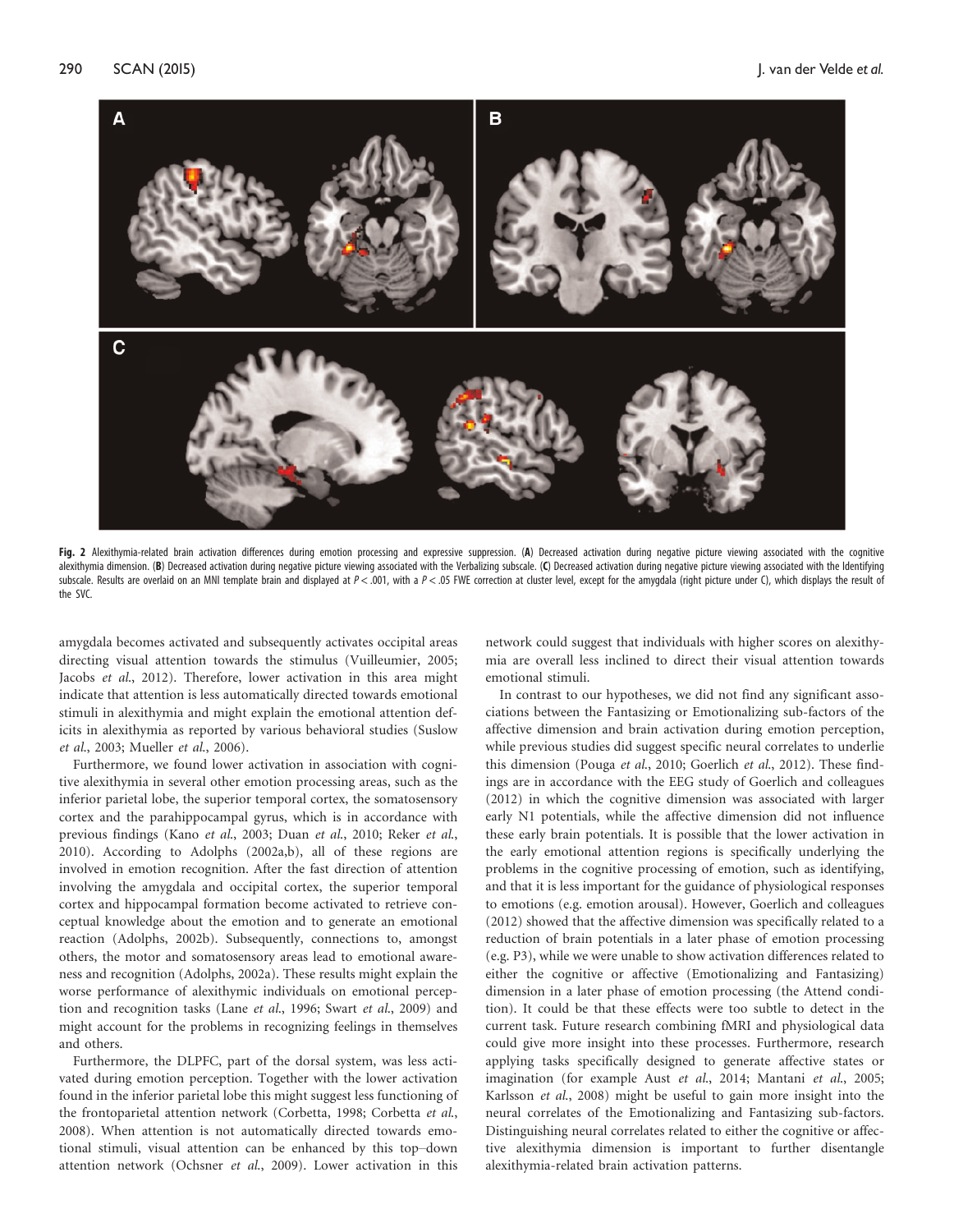<span id="page-6-0"></span>Table 3 Summary of significant findings of neural correlates associated with alexithymia during negative emotion processing

| Brain region                                  | Hemisphere | k voxels | MNI coordinates |       |       | Ζ    |
|-----------------------------------------------|------------|----------|-----------------|-------|-------|------|
|                                               |            |          | X               | y     | Z     |      |
| View Negative > View Neutral                  |            |          |                 |       |       |      |
| Negative correlation with cognitive dimension |            |          |                 |       |       |      |
| Inferior parietal gyrus                       | L          | 146      | $-52$           | $-30$ | 46    | 4.67 |
| Precuneus                                     | R          | 160      | 8               | $-72$ | 52    | 4.67 |
|                                               |            |          | 10              | $-66$ | 58    | 3.98 |
|                                               |            |          | 8               | $-62$ | 36    | 3.74 |
| Fusiform gyrus                                | L          | 197      | $-30$           | $-36$ | $-20$ | 4.60 |
|                                               |            |          | $-16$           | $-20$ | $-12$ | 3.84 |
|                                               |            |          | $-20$           | $-40$ | $-20$ | 3.83 |
| Precuneus                                     | L          | 144      | $-12$           | $-46$ | 64    | 3.94 |
|                                               |            |          | 4               | $-50$ | 64    | 3.66 |
|                                               |            |          | $-28$           | $-38$ | 66    | 3.61 |
| Negative correlation with identifying         |            |          |                 |       |       |      |
| Superior temporal gyrus                       | L          | 94       | $-56$           | $-6$  | 0     | 5.30 |
| Inferior parietal gyrus                       | L          | 338      | $-52$           | $-28$ | 48    | 4.72 |
|                                               |            |          | $-50$           | $-28$ | 38    | 4.07 |
|                                               |            |          | $-40$           | $-48$ | 56    | 3.71 |
| Middle and inferior frontal                   | L          | 152      | $-34$           | 36    | 18    | 4.70 |
| gyrus                                         |            |          | $-44$           | 34    | 22    | 3.77 |
|                                               |            |          | $-44$           | 32    | 30    | 3.70 |
| Inferior frontal gyrus and                    | R          | 140      | 42              | 10    | 34    | 4.45 |
| precentral gyrus                              |            |          | 38              | 16    | 30    | 3.46 |
|                                               |            |          | 56              | 10    | 40    | 3.24 |
| Supramarginal gyrus and                       | R          | 231      | 52              | $-44$ | 46    | 4.43 |
| inferior parietal gyrus                       |            |          | 56              | $-48$ | 40    | 3.92 |
|                                               |            |          | 54              | $-36$ | 40    | 3.76 |
| Parahippocampal gyrus and                     | L          | 261      | $-10$           | $-24$ | $-24$ | 4.27 |
| Cerebellum                                    |            |          | $-8$            | $-34$ | $-26$ | 4.12 |
|                                               |            |          | $-22$           | $-20$ | $-22$ | 3.84 |
| Middle temporal gyrus                         | R          | 97       | 56              | $-16$ | $-10$ | 4.20 |
|                                               |            |          | 46              | $-10$ | $-10$ | 3.44 |
|                                               |            |          | 60              | $-8$  | $-4$  | 3.17 |
| Precuneus                                     | R          | 149      | 2               | $-66$ | 42    | 3.86 |
|                                               |            |          | 4               | $-60$ | 36    | 3.85 |
|                                               |            |          | 10              | $-66$ | 58    | 3.73 |
| Negative correlation with verbalizing         |            |          |                 |       |       |      |
| Precuneus and superior                        | R          | 162      | 8               | $-72$ | 52    | 4.77 |
| parietal gyrus                                |            |          | 20              | $-68$ | 56    | 3.74 |
|                                               |            |          | 20              | $-60$ | 62    | 3.64 |
| Fusiform gyrus                                | L          | 135      | $-28$           | $-36$ | $-20$ | 4.72 |
|                                               |            |          | $-34$           | $-42$ | $-22$ | 3.97 |
| Postcentral gyrus                             | R          | 155      | 52              | $-20$ | 44    | 3.77 |
|                                               |            |          | 50              | $-28$ | 52    | 3.64 |
|                                               |            |          | 40              | $-26$ | 48    | 3.49 |

L, left; R, right.

#### Emotion regulation

To our knowledge, this is the first fMRI study on emotion regulation and alexithymia. During reappraisal, participants activated a large part of the dorsal system, such as the left inferior frontal gyrus and the dorsal ACC, which is in accordance with previous fMRI studies on reappraisal [\(Diekhof](#page-7-0) et al., 2011). We hypothesized that during reappraisal, activation in this dorsal system would be lower in individuals with high alexithymia scores. However, we were unable to find any alexithymia-related activation differences. This result is in accordance with a recent EEG study that also did not find any differences in brain potentials during reappraisal associated with alexithymia [\(Walker](#page-8-0) et al[., 2011](#page-8-0)). However, another study reported that low alexithymia was related to reduced P3 and slow wave potentials ([Pollatos and](#page-7-0) [Gramann, 2012\)](#page-7-0). These divergent results might be explained by the fact that part of the regions in which decreased brain potentials were found (fusiform gyrus and inferior temporal gyrus) are not generally activated during reappraisal ([Diekhof](#page-7-0) et al., 2011). Furthermore, these regions were not activated in the main effect of the current reappraisal paradigm, which might explain the lack of an association between alexithymia and these areas in the current study. The lack of alexithymia-related activation differences during reappraisal together with the fact that participants with high alexithymia scores were able to downregulate their negative affect through reappraisal as indicated by the rating scores, suggests that individuals with alexithymia are able to use cognitive reappraisal, at least when they are explicitly trained and cued to do so.

The fMRI results of the main effect of suppression were in accor-dance with previous literature ([Goldin](#page-7-0) et al., 2008; [Vanderhasselt](#page-8-0) et al., [2012\)](#page-8-0). In relation to alexithymia, no significant activation differences were found. This finding is in contrast with an EEG study in which lower P2, N2 and late positive potentials were found in association with cognitive alexithymia during suppression ([Walker](#page-8-0) et al., 2011). The discrepancy between the findings of the current study and the study of Walker and colleagues might be explained by the use of a different questionnaire (TAS-20). However, it is unlikely that this difference can fully explain the different findings, as the TAS-20 total score and BVAQ cognitive dimension are highly correlated ([Vorst and Bermond, 2001\)](#page-8-0). In line with the current fMRI results, no differences in rating scores after suppression were found. This indicates that individuals with higher alexithymia scores were capable of decreasing negative affect through suppression which was also found in the study of Walker et al[. \(2011\).](#page-8-0) Therefore, these results indicate that individuals with alexithymia do not seem to be impaired in the use of suppression. Future research is necessary to see if this finding can be replicated.

#### Limitations and future implications

Some limitations of the current study should be addressed. First, we did not include depression or anxiety measures, despite the fact that correlations between these and alexithymia have been found [\(Berthoz](#page-7-0) et al[., 1999](#page-7-0)). We should note, however, that none of our subjects had a clinical psychiatric diagnosis of mood disorder or otherwise. Moreover, alexithymia was not related to positive or negative affect prior to scanning, as measured with the PANAS. Second, our results indicate neural correlates to differ already early in time during emotion processing in alexithymia. However, due to the low temporal resolution of fMRI, it is not possible to indicate that these differences already occurred very early. Therefore, we suggest that future studies combine EEG and fMRI to gain both good temporal and spatial resolution. Third, the regulation blocks in the current task were too short to calculate reliable connectivity patterns. We suggest that future research should apply tasks with longer regulation periods to examine functional connectivity patterns associated with alexithymia during emotion regulation. Furthermore, the rating scale of negative affect during the emotion regulation task might not have been sensitive enough to detect associations with alexithymia. Use of a larger scale may overcome this. Finally, the neural correlates were examined through a dimensional approach. Although some of the participants exceeded the cut-off score for clinical alexithymia  $[N = 12; \geq 53$  [\(Deborde](#page-7-0) et al[., 2008](#page-7-0))], participants were not specifically selected on this criterion and no high vs low alexithymia comparison could be made (due to low power). Therefore, future research is necessary to examine whether the intact functioning of emotion regulation areas also applies to clinical alexithymia.

# **CONCLUSIONS**

The results of this study showed that the cognitive dimension, but not the sub-factors of the affective dimension of alexithymia, seems to affect emotion processing during the perception but not the regulation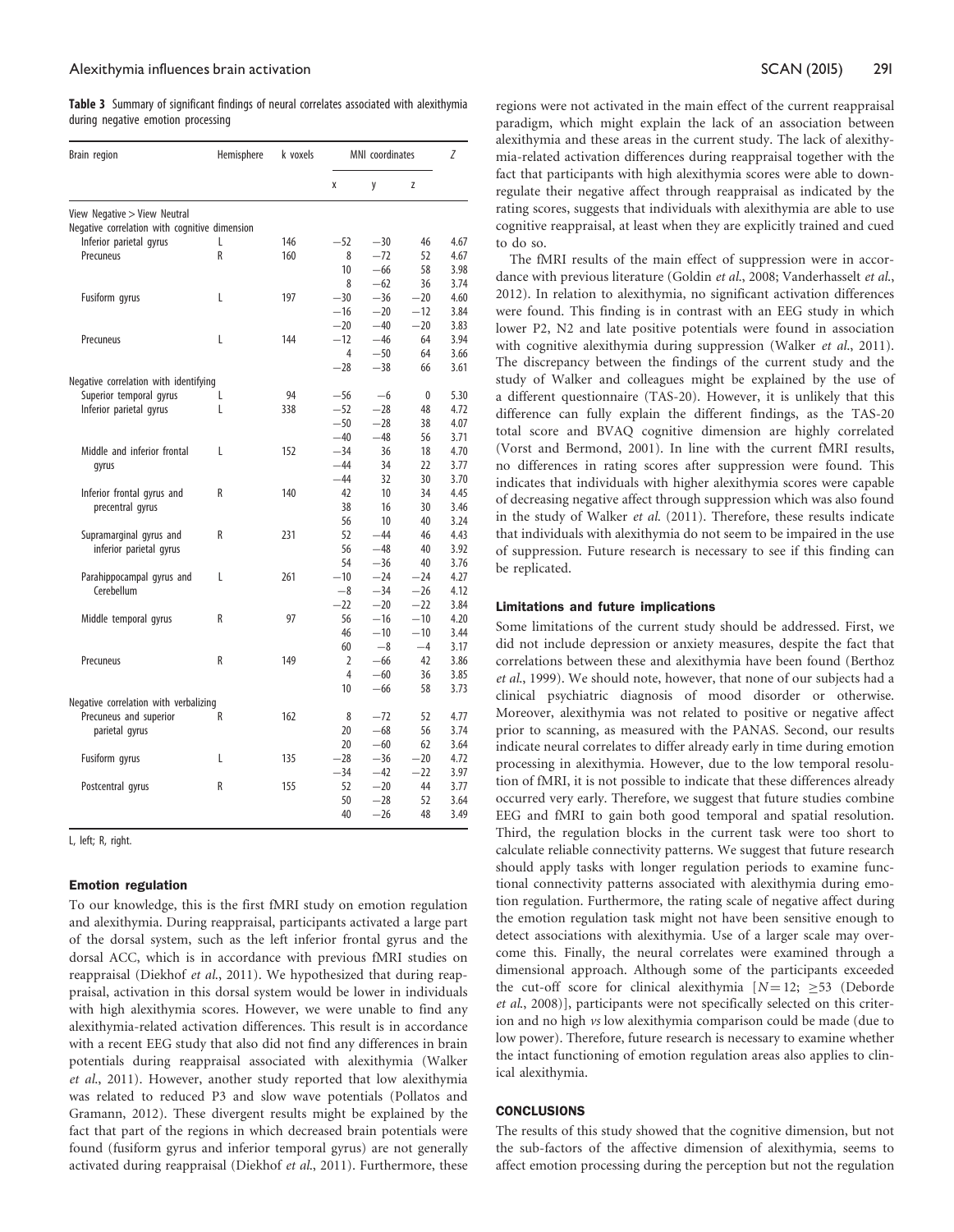# <span id="page-7-0"></span>292 SCAN (2015) 2008 SCAN (2015) 2008 12:00 12:00 12:00 12:00 12:00 12:00 12:00 12:00 12:00 12:00 12:00 12:00 12:00 12:00 12:00 12:00 12:00 12:00 12:00 12:00 12:00 12:00 12:00 12:00 12:00 12:00 12:00 12:00 12:00 12:00 12:0

phase. Activation was lower in a widespread emotional attention and emotional recognition brain network, probably underlying emotional attention and identification deficits in alexithymia. Activation of neural networks during the later phase of emotion regulation did not differ, which is at odds with views of alexithymia as an emotion regulation deficit. In sum, these results suggest that alexithymia may result from an early emotion processing deficit instead of deviant activation in networks subserving emotion regulation. Further research is necessary to investigate whether individuals with high alexithymia scores are also capable of regulating their emotions in daily life.

# SUPPLEMENTARY DATA

[Supplementary data](http://scan.oxfordjournals.org/lookup/suppl/doi:10.1093/scan/nsu056/-/DC1) are available at SCAN online.

#### **REFERENCES**

- Adolphs, R. (2002a). Neural systems for recognizing emotion. Current Opinion in Neurobiology, 12(2), 169–77.
- Adolphs, R. (2002b). Recognizing emotion from facial expressions: psychological and neurological mechanisms. Behavioral and Cognitive Neuroscience Reviews, 1(1), 21–62.
- Aleman, A. (2005). Feelings you can't imagine: towards a cognitive neuroscience of alexithymia. Trends in Cognitive Sciences, 9(12), 553–5.
- Andreasen, N.C., Flaum, M., Arndt, S. (1992). The Comprehensive Assessment of Symptoms and History (CASH). An instrument for assessing diagnosis and psychopathology. Archives of General Psychiatry, 49(8), 615–23.
- Aust, S., Alkan Härtwig, E., Koelsch, S., Heekeren, H., Heuser, I., Bajbouj, M. (2014). How emotional abilities modulate the influence of early life stress on hippocampal functioning. Social Cognitive and Affective Neuroscience, 9(7), 1038–45.
- Bagby, R.M., Quilty, L.C., Taylor, G.J., et al. (2009). Are there subtypes of alexithymia? Personality and Individual Differences, 47, 413–18.
- Bailey, P.E., Henry, J.D. (2007). Alexithymia, somatization and negative affect in a community sample. Psychiatry Research, 150(1), 13–20.
- Bekker, M.J., Bachrach, N., Croon, M.A. (2007). The relationship of antisocial behavior with attachment styles, autonomy-connectedness, and alexithymia. Journal of Clinical psychology, 63(6), 507–27.
- Bermond, B., Clayton, K., Liberova, A., et al. (2007). A cognitive and an affective dimension of alexithymia in six languages and seven populations. Cognition and Emotion, 21(5), 1125–36.
- Bermond, B., Bierman, D.J., Cladder, M.A., Moormann, P.P., Vorst, H.M. (2010). The cognitive and affective alexithymia dimensions in the regulation of sympathetic responses. International Journal of Psychophysiology, 75(3), 227–33.
- Bermond, B., Vorst, H.C.M., Moormann, P. (2006). Cognitive neuropsychology of alexithymia: implications for personality typology. Cognitive Neuropsychiatry, 11(3), 332–60.
- Berthoz, S., Consoli, S., Perez Diaz, F., Jouvent, R. (1999). Alexithymia and anxiety: compounded relationships? A psychometric study. European Psychiatry, 14(7), 372–8.
- Berthoz, S., Ouhayuon, B., Perez-Diaz, F., Consoli, S.M., Jouvent, R. (2000). Comparison of the psychometric properties of two self-report questionnaires measuring alexithymia: Confirmatory factor analysis of the 20-item Toronto Alexithymia Scale and the Bermond-Vorst Alexithymia Questionnaire. European Review of Applied Psychology, 50(4), 359–68.
- Corbetta, M. (1998). Frontoparietal cortical networks for directing attention and the eye to visual locations: identical, independent, or overlapping neural systems? Proceedings of the National Academy of Sciences of the United States of America, 95(3), 831–8.
- Corbetta, M., Patel, G., Shulman, G. (2008). The reorienting system of the human brain: from environment to theory of mind. Neuron, 58(3), 306–24.
- Crawford, J., Henry, J. (2004). The positive and negative affect schedule (PANAS): construct validity, measurement properties and normative data in a large non-clinical sample. British Journal of Clinical Psychology, 43(3), 245–65.
- Deborde, A., Berthoz, S., Wallier, J.M., et al. (2008). The Bermond-Vorst Alexithymia Questionnaire cutoff scores: a study in eating-disordered and control subjects. Psychopathology, 41(1), 43–9.
- Diekhof, E., Geier, K., Falkai, P., Gruber, O. (2011). Fear is only as deep as the mind allows: a coordinate-based meta-analysis of neuroimaging studies on the regulation of negative affect. Neuroimage, 58(1), 275–85.
- Duan, X., Dai, Q., Gong, Q., Chen, H. (2010). Neural mechanism of unconscious perception of surprised facial expression. Neuroimage, 52(1), 401-7.
- Friston, K.J., Williams, S., Howard, R., Frackowiak, R.S., Turner, R. (1996). Movementrelated effects in fMRI time-series. Magnetic Resonance in Medicine, 35(3), 346–55.
- Fusar-Poli, P., Placentino, A., Carletti, F., et al. (2009). Functional atlas of emotional faces processing: a voxel-based meta-analysis of 105 functional magnetic resonance imaging studies. Journal of Psychiatry & Neuroscience: JPN, 34(6), 418–32.
- Geenen, R., van Ooijen-van der Linden, L., Lumley, M., Bijlsma, J.W.J., van Middendorp, H. (2012). The match-mismatch model of emotion processing styles

and emotion regulation strategies in fibromyalgia. Journal of Psychosomatic Research, 72(1), 45–50.

- Goerlich-Dobre, K.S., Bruce, L., Martens, S., Aleman, A., Hooker, C.I. (2014). Distinct associations of insula and cingulate volume with the cognitive and affective dimensions of alexithymia. Neuropsychologia, 53, 284–92.
- Goerlich-Dobre, K., Witteman, J., Schiller, N., van Heuven, V.J.P., Aleman, A., Martens, S. (2014). Blunted feelings: Alexithymia is associated with a diminished neural response to speech prosody. Social Cognitive and Affective Neuroscience, 9(8), 1108–17.
- Goerlich, K., Aleman, A., Martens, S. (2012). The sound of feelings: electrophysiological responses to emotional speech in alexithymia. PLoS One, 7(5), e36951.
- Goldin, P.R., McRae, K., Ramel, W., Gross, J.J. (2008). The neural bases of emotion regulation: reappraisal and suppression of negative emotion. Biological Psychiatry, 63(6), 577–86.
- Gross, J.J. (1998). Antecedent- and response-focused emotion regulation: divergent consequences for experience, expression, and physiology. Journal of Personality and Social Psychology, 74(1), 224–37.
- Gross, J.J., John, O.P. (2003). Individual differences in two emotion regulation processes: implications for affect, relationships, and well-being. Journal of Personality and Social Psychology, 85(2), 348–62.
- Grynberg, D., Chang, B., Corneille, O., et al. (2012). Alexithymia and the Processing of Emotional Facial Expressions (EFEs): Systematic review, unanswered questions and further perspectives. PLoS One, 7(8), e42429.
- Jacobs, R.H., Renken, R., Aleman, A., Cornelissen, F. (2012). The amygdala, top-down effects, and selective attention to features. Neuroscience Biobehavioral Reviews, 36(9), 2069–84.
- Kano, M., Fukudo, S., Gyoba, J., et al. (2003). Specific brain processing of facial expressions in people with alexithymia: An H2 15O-PET study. Brain, 126(6), 1474–84.
- Karlsson, H., Näätänen, P., Stenman, H. (2008). Cortical activation in alexithymia as a response to emotional stimuli. British journal of Psychiatry, 192(1), 32–8.
- Kessler, H., Kammerer, M., Hoffmann, H., Traue, H. (2010). Regulation of emotions and alexithymia: a correlative study [in German]. Psychotherapie Psychosomatik medizinische Psychologie, 60(5), 169–74.
- Korver, N., Quee, P., Boos, H.B.M., Simons, C.J.P., de Haan, L. (2012). Genetic Risk and Outcome of Psychosis (GROUP), a multi-site longitudinal cohort study focused on gene-environment interaction: objectives, sample characteristics, recruitment and assessment methods. International Journal of Methods in Psychiatric Research, 21(3), 205–21.
- Kugel, H., Eichmann, M., Dannlowski, U., et al. (2008). Alexithymic features and automatic amygdala reactivity to facial emotion. Neuroscience Letters, 435(1), 40–4.
- Lane, R.D., Sechrest, L., Reidel, R., Weldon, V., Kaszniak, A., Schwartz, G.E. (1996). Impaired verbal and nonverbal emotion recognition in alexithymia. Psychosomatic Medicine, 58(3), 203–10.
- Liemburg, E.J., Vercammen, A., Ter Horst, G.J., Curcic-Blake, B., Knegtering, H., Aleman, A. (2012). Abnormal connectivity between attentional, language and auditory networks in schizophrenia. Schizophrenia Research, 135(1–3), 15–22.
- Mantani, T., Okamoto, Y., Shirao, N., Okada, G., Yamawaki, S. (2005). Reduced activation of posterior cingulate cortex during imagery in subjects with high degrees of alexithymia: a functional magnetic resonance imaging study. Biological Psychiatry, 57(9), 982–90.
- Moormann, P.P., Bermond, B., Vorst, H.C.M., Bloemendaal, A.F.T., Teijn, S.M., Rood, L. (2008). New avenues in alexithymia research: The creation of alexithymia types. In: Denollet, J., Vingerhoets, A.J.M., Nyklicek, T., editors. Emotion Regulation: Conceptual and Clinical Issues. New York, New York: Springer, pp. 27–42.
- Mueller, J., Alpers, G., Reim, N. (2006). Dissociation of rated emotional valence and Stroop interference in observer-rated alexithymia. Journal of Psychosomatic Research, 61(2), 261–9.
- Nemiah, J.C., Sifneos, P.E. (1970). Psychosomatic illness: a problem in communication. Psychotherapy and Psychosomatics, 18(1), 154–60.
- Ochsner, K.N., Gross, J.J. (2005). The cognitive control of emotion. Trends in Cognitive Sciences, 9(5), 242–9.
- Ochsner, K., Ray, R., Hughes, B., et al. (2009). Bottom-up and top-down processes in emotion generation: common and distinct neural mechanisms. Psychological Science, 20(11), 1322–1.
- Phan, K.L., Wager, T.D., Taylor, S.F., Liberzon, I. (2004). Functional neuroimaging studies of human emotions. CNS spectrums, 9(4), 258–66.

Phillips, M., Drevets, W., Rauch, S., Lane, R. (2003). Neurobiology of emotion perception I: The neural basis of normal emotion perception. Biological Psychiatry, 54(5), 504–14.

- Pollatos, O., Gramann, K. (2012). Attenuated modulation of brain activity accompanies emotion regulation deficits in alexithymia. Psychophysiology, 49(5), 651–8.
- Pouga, L., Berthoz, S., de Gelder, B., Grzes, J. (2010). Individual differences in socioaffective skills influence the neural bases of fear processing: the case of alexithymia. Human Brain Mapping, 31(10), 1469–81.
- Reker, M., Ohrmann, P., Rauch, A., et al. (2010). Individual differences in alexithymia and brain response to masked emotion faces. Cortex, 46(5), 658–67.
- Roedema, T., Simons, R.F. (1999). Emotion-processing deficit in alexithymia. Psychophysiology, 36(3), 379–87.
- Sifneos, P.E. (1973). The prevalence of 'alexithymic' characteristics in psychosomatic patients. Psychotherapy and Psychosomatics, 22(2), 255–62.